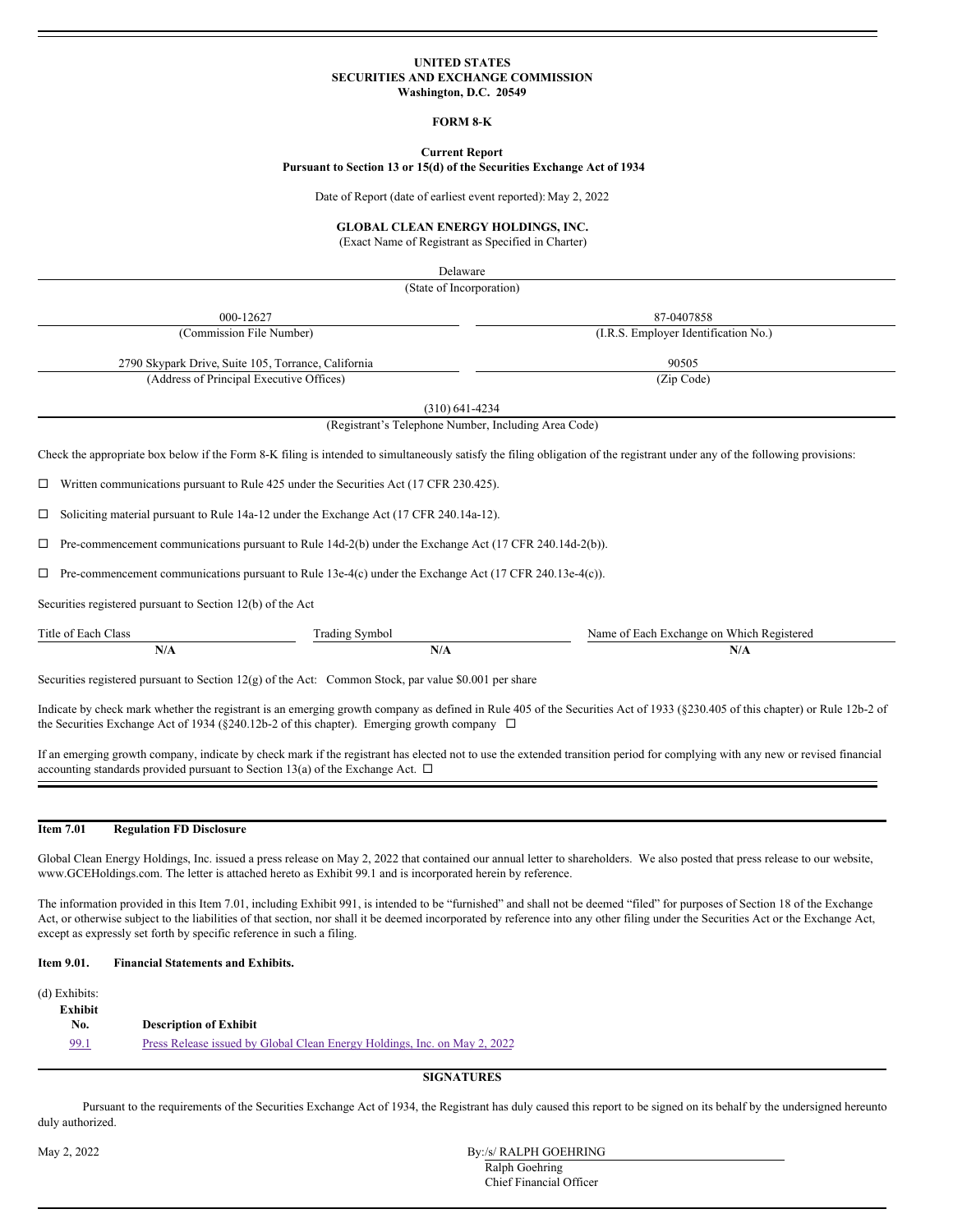# **GLOBAL CLEAN ENERGY HOLDINGS, INC. LETTER TO SHAREHOLDERS** *Richard Palmer, Chief Executive Of icer*

<span id="page-1-0"></span>LOS ANGELES – Global Clean Energy Holdings, Inc.**(OTCQB: GCEH)** has issued the following Letter to Shareholders providing an update on the company's vertically integrated farm-to-fuel businesses, including recent acquisitions, partnerships, and strategic vision for future growth.

## **Chief Executive Officer's letter to shareholders**

Global Clean Energy (GCEH) has effectively advanced our transformational goals in a period marked by an ongoing multidimensional global pandemic, anthropogenic climate change, and geopolitical instability. Our average share price from 2019 to 2021 has increased nearly 750% all ahead of revenue generation that will come from the operation of our Bakersfield Renewable Fuels Refinery, which will begin producing in the coming months.

GCEH has been successful during these challenging times because we know that to truly have an impact on climate change, we need to do so responsibly without impacting food security. In order to succeed, energy transition businesses need to be environmentally sustainable, socially sustainable, and also economically sustainable. GCEH is one of the few energy transition businesses that legitimately accomplishes all three. Starting with our nonfood camelina feedstocks, we have built the pathway for continued growth as we invest in our Upstream, Midstream, and Downstream businesses. Our operating model – **Simple Strategy**, **Strategic Implementation**, and driving **Impactful Solutions** – helps to ensure we will be a global leader in the production of ultra-low carbon sustainable fuels needed to reduce dependence on petroleum, and reduce the impacts of climate change and food security.

When we founded this company, it was with the realization that to have a tangible impact, we need to take big steps. Global Clean Energy is taking big steps. As shareholders, you are already aware that our innovative, nonfood, vertically integrated, farm-to-fuel business model sets us apart from our peers. Our structure allows us to manage every step of the renewable fuel production business – from science to seed and farm to fuel – lowering the carbon emissions associated with renewable fuels and streamlining processes to ensure greater efficiencies every step of the way. From our upstream model of using both classic breeding and cutting-edge scientific techniques, like genome editing to increase yields in our proprietary camelina varieties, to our downstream operations that produce ultra-low carbon renewable fuels at our Bakersfield Renewable Fuels Refinery – we are continuing to strategically identify and enter into partnerships and asset acquisitions that will advance GCEH's successful growth trajectory. Below I will outline the steps we've taken this past year, our platform for scalable growth, and the plans we have to achieve GCEH's vision of **producing the most sustainable, least carbon intense, lowest cost fuel possible without impacting food security or causing land use change.**

### **Simple Strategy**

Intertwined with our vertically integrated farm-to-fuel model, is our focus on ensuring scalable growth, doing more with less, and having the greatest impact. Many have noted that the single largest constraint to the growth of renewable fuels is the unmet supply of sustainable feedstocks to meet future market demand. By acquiring companies that add value to our production platform, strategically building assets across the value chain to reduce cost and increase margins, and expanding globally through strategic partnerships, our team is doing our part and making great strides toward meeting the global feedstock deficit responsibly. This buy, build, expand strategy is evidenced in our company's growth this past year.

## **Strategic Implementation**

Global Clean Energy is focused on the future when investing in and developing advantaged assets and intellectual property. Byestablishing a robust upstream platform that our future growth will be based on, we will be self-sustaining and capital-light. In 2021 we made great strides in advancing this platform.

#### **Upstream**

Acquisition of Camelina Company Espana - Significantly bolstering our upstream operations, Global Clean Energy acquired Camelina Company Espana (CCE), the largest camelina supplier in Europe. This acquisition successfully brings GCEH's upstream model into the global marketplace. Through this purchase we significantly expanded our intellectual property portfolio and agriculture support capabilities, allowing us to further expand our camelina business into Europe and South America. It allows us to scale our deployment platform through strategic partnerships covering thousands of farmers and tens of millions of fallow acres in these markets.

Acquisition of Agribody Technologies (ATI) - Purchasing ATI allowed us to speed up the global development of novel non-GMO camelina varieties using advanced plant science technologies. ATI holds 15 issued U.S. patents for bioengineering key genetic switches (gene editing). We have also expanded our in-house resources to further speed up the breeding process for enhanced traits by utilizing the power of genomics.

Acquisition of Entira, Inc. - By acquiring this agribusiness, consultancy, and marketing firm, which we partnered with for years, we gained in-house expertise for our U.S. camelina agronomy team by supporting its efforts in grower development, education, and support. Through this strategic acquisition, we bolstered our U.S. camelina production strategy and expanded our camelina development program.

Relocation of Upstream Business Headquarters - Our upstream growth isn't limited to acquisitions. We also relocated our upstream business headquarters, Sustainable Oils, to a state-of-the-art complex in Great Falls, Montana. From this existing agricultural facility, complete with labs and local agricultural support personnel, we can better service our farmers across the Northern Plains, Pacific Northwest and throughout the Midwest.

#### **Midstream**

Grain storage facility construction - Our midstream growth this year was bolstered with our acquisition of a 42-acre parcel of land located adjacent to a CHS shuttle train loading facility in Harve, Montana, where we plan to construct 600,000 bushels of grain processing and storage. By reducing the need for intermediaries in our midstream operations, we keep costs down and ensure the quality and reliability of the camelina feedstock delivered to our downstream operation in Bakersfield, California. Moving forward, we plan to build four additional camelina aggregation points as well as other storage infrastructure co-located with existing shuttle train facilities to further streamline midstream logistics.

## **Downstream**

ExxonMobil Strategic Relationship - Perhaps our most significant growth this year came through expanding our strategic relationship with Exxon Mobil Corporation and its affiliates ("ExxonMobil"), which invested \$125M in our business, further validating our vertical farm-to-fuel strategy. The investment is in addition to existing long-term supply agreements in which ExxonMobil has committed to purchasing up to 210 million gallons (5 million barrels) per year of renewable diesel from our Bakersfield Renewable Fuels Refinery. ExxonMobil's investment ensures a lasting relationship that will accelerate our nonfood camelina production in key growing regions, and expand efforts to help reduce greenhouse gas emissions in the transportation sector.